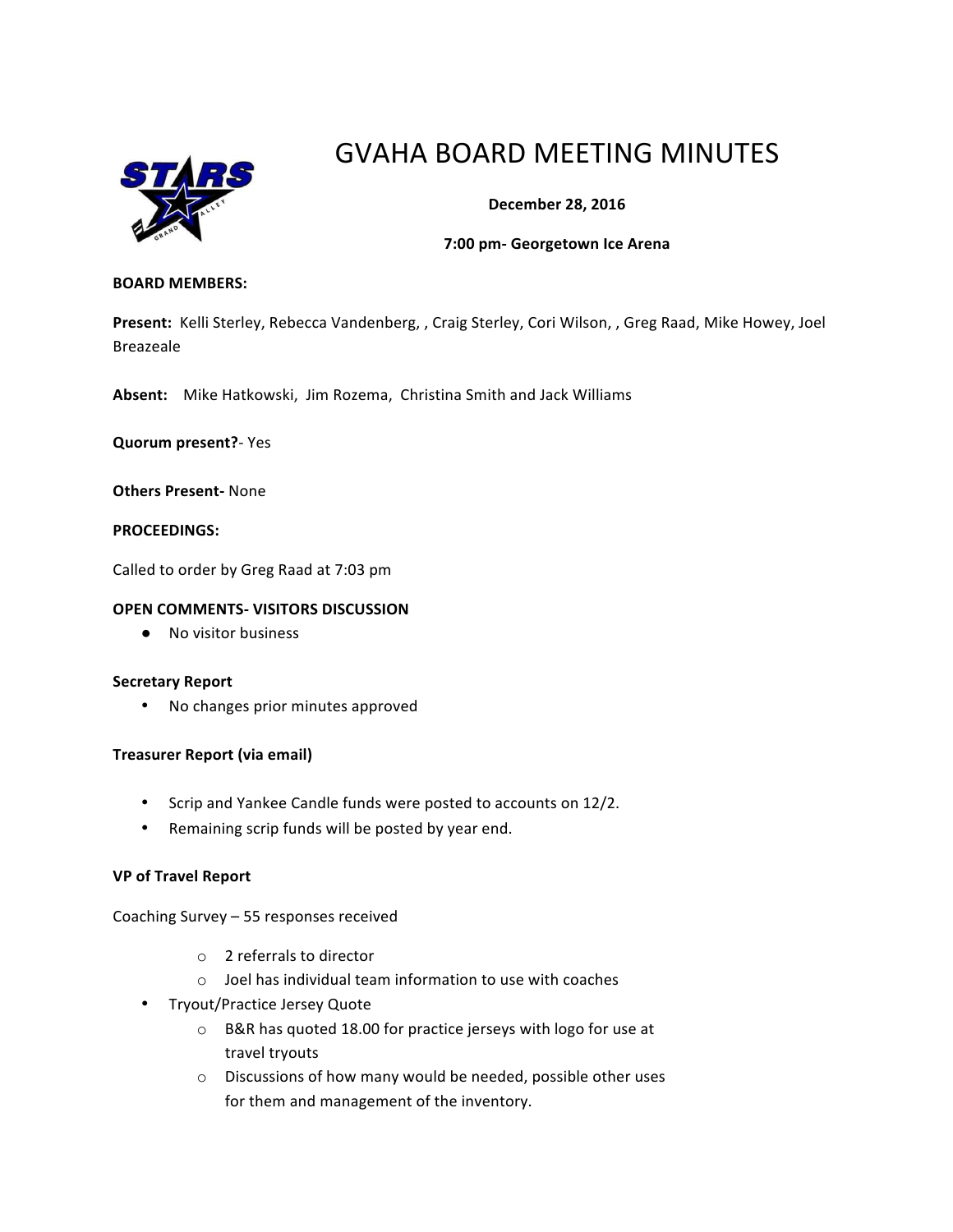- Power Player Software
	- $\circ$  Mike spoke with representative on pricing and account creation
	- $\circ$  Account has been created with individual teams
		- Parent will need to register, get player number and give to team manager to link the player with the correct team
	- $\circ$  Subscription based model waived for now
		- Contains quality coaching content
		- Does not have a great phone interface. Better experience with a tablet. Tablets may be needed for rink if implemented.
	- $\circ$  Discussions of possible implementation strategies

# **VP House Report – (by email)**

- Next meet the Stars night is 1/6 with Grandville
	- $\circ$  Home game
	- $\circ$  Greg is lead contact with Jeff Northouse/Joel
	- $\circ$  Sign up sheets are at the front desk
	- o Rebecca needs Stars/Grandville info
	- $\circ$  Decision was made to extend to cross-ice
- Mid Season Coaches meeting will be rescheduled.
- Adray Tournament in February needs to be staffed. Sign up sheet will be circulated to Board Members.
	- $\circ$  As in prior years, clock will be hired out

# **Hockey Director Report-**

- Coaching line-up for next year is actively being worked on
	- $\circ$  Considering a JV/Midget team

# **Fundraising Report**

- Scrip total for year was 8,781.67
- Total fundraisers for year was 10,908.23

# **Communications Director Report**

- Yearbooks are complete
- Banner is ordered and hung
- Plaques need to be done  $-$  Greg
- Will do printed newsletter in January

# **Township Representative Report - No update**